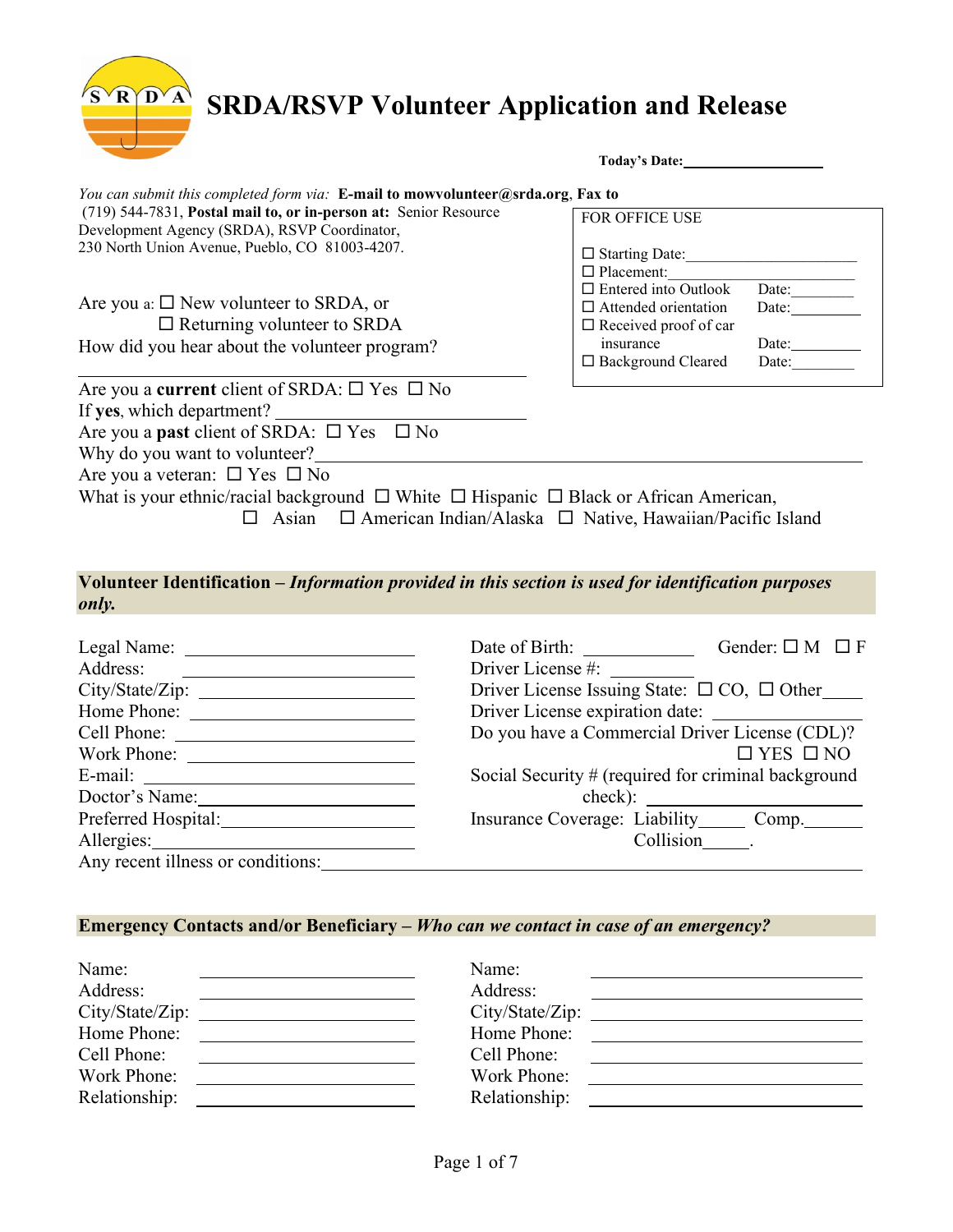**Volunteer Interest and Availability –** *What areas of volunteering are you interested in? (Check all that apply)*

- 
- 
- **Transportation Food Service Case Management**  $\Box$  Van/Bus Driver  $\Box$  Kitchen Aide  $\Box$  Errand Running/Companionship  $\square$  Dispatch/Scheduler  $\square$  Meals on Wheels  $\square$  Phone, Messages  $\Box$  Driver Delivery  $\Box$  Information Referrals  $\Box$  Food Packaging/  $\Box$  Client Advocate **Distributing**  $\Box$  Meal Site Server

#### **Special Needs Other**

□ Children (Schools, Literacy, Etc.) □ Clerical/Data Entry  $\Box$  Medical (Hospitals, Hospice, Etc.)  $\Box$  Fundraising

 $\Box$  Elderly (Assisted Living, Recreation, Etc.)  $\Box$  Gardening

 $\square$  Nonprofits (Red Cross, Alzheimer's, Etc.)  $\square$  Committee/Events

#### **Other:**

Tell us what days and times you are available to volunteer:

## **Mon Tues Wed Thurs Fri Sat\***  $\begin{pmatrix} \begin{pmatrix} 1 \end{pmatrix} & \begin{pmatrix} 1 \end{pmatrix} & \begin{pmatrix} 1 \end{pmatrix} & \begin{pmatrix} 1 \end{pmatrix} & \begin{pmatrix} 1 \end{pmatrix} & \begin{pmatrix} 1 \end{pmatrix} & \begin{pmatrix} 1 \end{pmatrix} & \begin{pmatrix} 1 \end{pmatrix} \end{pmatrix}$ **\***Saturday opportunities are limited at SRDA to meal delivery and kitchen aide and a limited number of other nonprofit organizations.

 $\square$  Reception

| <b>Community Service</b>                                                                    |                                                                                                     |
|---------------------------------------------------------------------------------------------|-----------------------------------------------------------------------------------------------------|
| program? $\Box$ Yes $\Box$ No                                                               | Do you have a set amount of hours that you are required to contribute in a community/public service |
|                                                                                             |                                                                                                     |
|                                                                                             | If yes, please indicate number of hours: By what date do these hours need to be served?             |
| <b>Education/Skills</b>                                                                     |                                                                                                     |
| What is your highest level of education you have achieved?                                  |                                                                                                     |
| Do you have computer skills: $\square$ Yes $\square$ No                                     |                                                                                                     |
| Internet Browsing $\Box$ Yes $\Box$ No                                                      | Microsoft Outlook $\Box$ Yes $\Box$ No                                                              |
| Microsoft Word $\Box$ Yes $\Box$ No                                                         | Microsoft PowerPoint $\Box$ Yes $\Box$ No                                                           |
| Microsoft Excel $\Box$ Yes $\Box$ No                                                        | Microsoft Access $\Box$ Yes $\Box$ No                                                               |
| Tell us about any other language(s) you understand/speak/read/write in addition to English: |                                                                                                     |
| Language:                                                                                   | $\Box$ Understand, $\Box$ Speak, $\Box$ Read, $\Box$ Write                                          |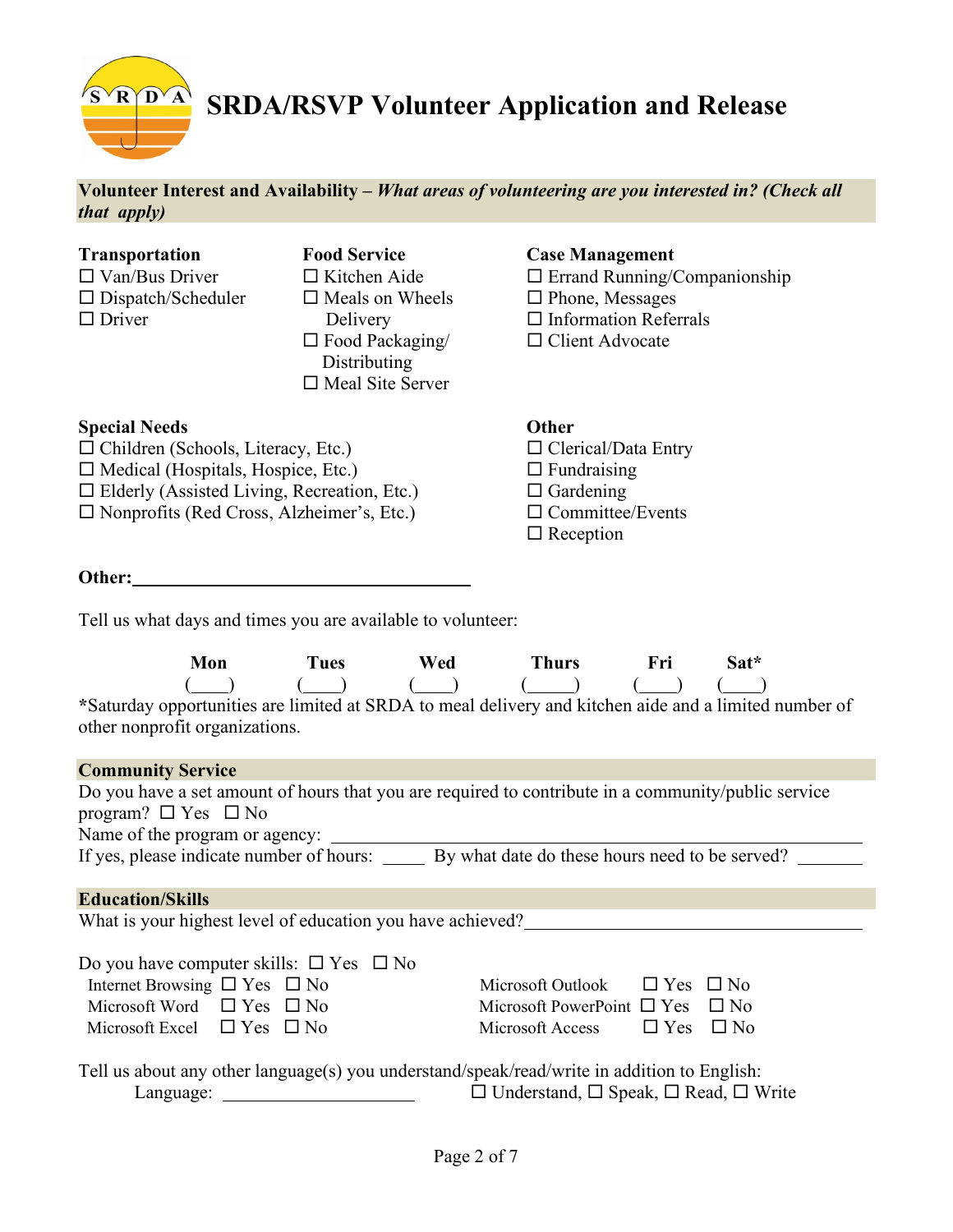| <b>Employment History</b> |                                                                                                                                                                                                                                                                                                                                                                                                              |
|---------------------------|--------------------------------------------------------------------------------------------------------------------------------------------------------------------------------------------------------------------------------------------------------------------------------------------------------------------------------------------------------------------------------------------------------------|
| Company:                  |                                                                                                                                                                                                                                                                                                                                                                                                              |
| Address:                  | <u> 1980 - Johann Stoff, deutscher Stoff, der Stoff, der Stoff, der Stoff, der Stoff, der Stoff, der Stoff, der S</u>                                                                                                                                                                                                                                                                                        |
| City/State/Zip:           | <u> 1989 - Andrea State Barbara, amerikan personal di sebagai personal di sebagai personal di sebagai personal di</u>                                                                                                                                                                                                                                                                                        |
| Job Title:                |                                                                                                                                                                                                                                                                                                                                                                                                              |
|                           |                                                                                                                                                                                                                                                                                                                                                                                                              |
|                           |                                                                                                                                                                                                                                                                                                                                                                                                              |
| Company:                  | Phone: $\frac{1}{\sqrt{1-\frac{1}{2}}\sqrt{1-\frac{1}{2}}\sqrt{1-\frac{1}{2}}\sqrt{1-\frac{1}{2}}\sqrt{1-\frac{1}{2}}\sqrt{1-\frac{1}{2}}\sqrt{1-\frac{1}{2}}\sqrt{1-\frac{1}{2}}\sqrt{1-\frac{1}{2}}\sqrt{1-\frac{1}{2}}\sqrt{1-\frac{1}{2}}\sqrt{1-\frac{1}{2}}\sqrt{1-\frac{1}{2}}\sqrt{1-\frac{1}{2}}\sqrt{1-\frac{1}{2}}\sqrt{1-\frac{1}{2}}\sqrt{1-\frac{1}{2}}\sqrt{1-\frac{1}{2}}\sqrt{1-\frac{1}{2$ |
| Address:                  |                                                                                                                                                                                                                                                                                                                                                                                                              |
|                           |                                                                                                                                                                                                                                                                                                                                                                                                              |
| City/State/Zip:           | <u> 1989 - John Stein, Amerikaansk politiker (</u> † 1920)                                                                                                                                                                                                                                                                                                                                                   |
| Job Title:                |                                                                                                                                                                                                                                                                                                                                                                                                              |
| From: To: To:             |                                                                                                                                                                                                                                                                                                                                                                                                              |
| Responsibilities:         |                                                                                                                                                                                                                                                                                                                                                                                                              |

## **Background Check Release – For SRDA Volunteer Positions Only**

#### **Advisement**

The elderly are a potentially vulnerable, high-risk group. SRDA asks that you provide authorization for a criminal record check prior to your potential volunteer placement. The criminal record check is conducted via a secure website. It is returned electronically to the SRDA administrative staff and becomes a part of your volunteer record.

#### **Acknowledgement**

I have read the above statement and I understand SRDA's requirement for a criminal record check prior to further consideration of my application for volunteer placement. I understand that I am being asked to voluntarily provide information. I further understand that failure to provide the information will disqualify me from further consideration concerning the volunteer position for which I might apply.

 $\Box$  I decline.

#### **Drug and Alcohol Testing – Only for Transportation**

Per the Department of Transportation (CDOT) regulations, drug and alcohol testing will be required for all volunteers that drive a SRDA vehicle and/or transport any SRDA client in their own vehicle. Volunteers who meet these criteria will be subject to testing once training is completed as well as periodic quarterly random drug testing. (Federal Transit Administration (FTA) regulation 49 CFR Part 655)

 $\Box$  I decline.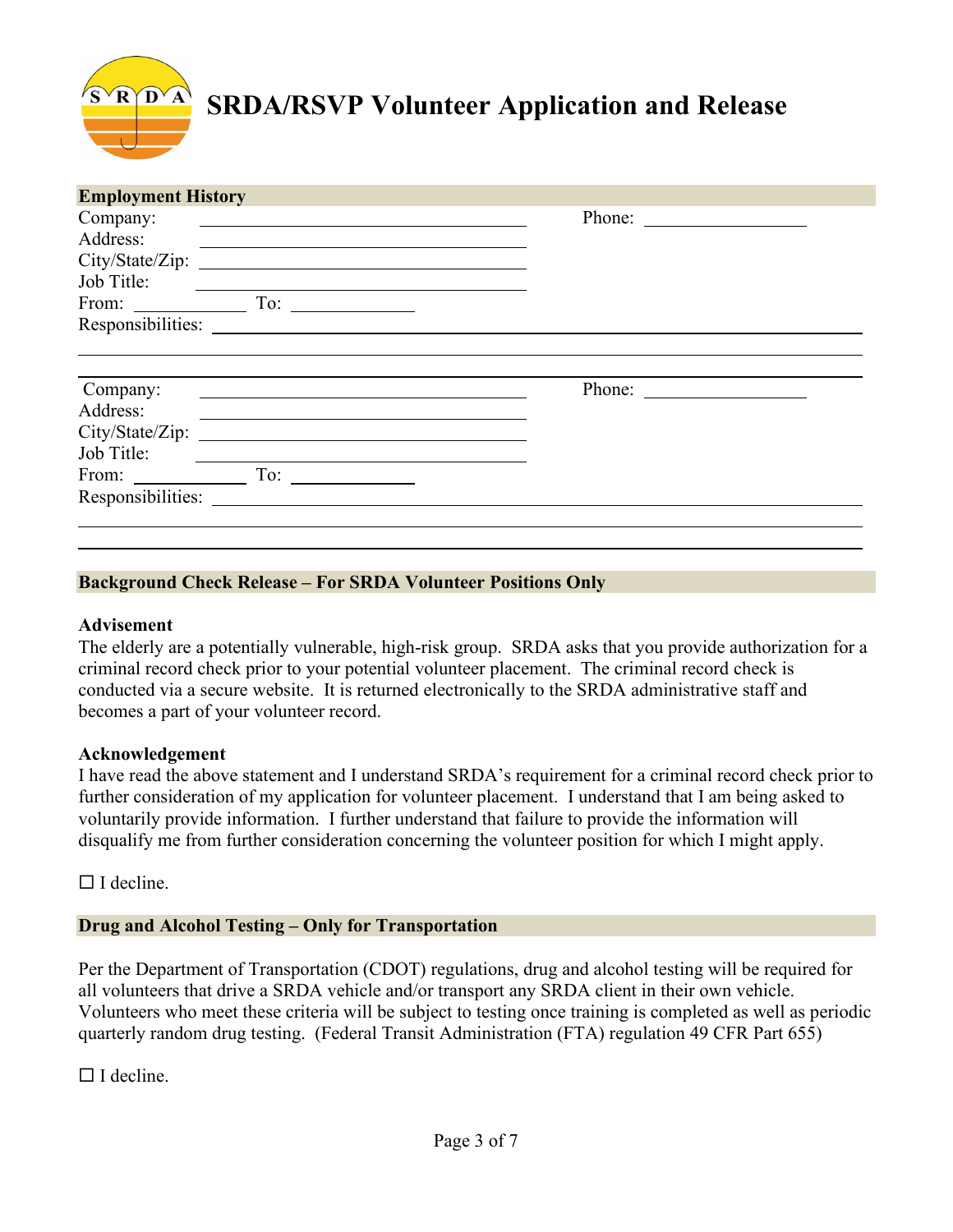# **Driving Record Release – For SRDA Volunteer Positions Only**

Driving records may be obtained as part of SRDA's evaluation of my volunteering. The reports may be procured to provide an assessment of my insurability under the Company's insurance coverage's. By signing this disclosure, I hereby authorize SRDA to procure such reports and additional reports about me, as appropriate to evaluate my insurability or for other permissible purposes.

 $\Box$  I decline.

## **Photo Release**

I hereby agree to allow SRDA to take my photograph while volunteering for SRDA; I grant ownership of any such photographs to SRDA and specifically release any rights or claims to same. These photographs may be used for advertising, communications, and/or commercial purposes.

 $\Box$  I decline.

## **Release of Liability**

I agree not to hold SRDA liable in the case of injury or accident.

 $\Box$  I decline.

#### **Confidentiality Statements –** *Your commitment to SRDA and its clients*

We have a policy of strict confidentiality. Names, specific conditions and/or other personal details are to be held in strict confidence. By all means, share the stories, the successes and the warmth – but please leave out the personal details. This includes detailed information about clients, other volunteers, donors and staff.

#### **Agreement**

I assert that the information provided above and on previous page(s) is accurate to the best of my knowledge and I agree with the terms stated herein. I understand that declining any of the above information needed may disqualify me from further consideration concerning the volunteer position for which I am applying for.

*If you are submitting this application and release electronically, you will sign it later during your inperson interview*

*Signature of Applicant Typed or printed name of Applicant Date*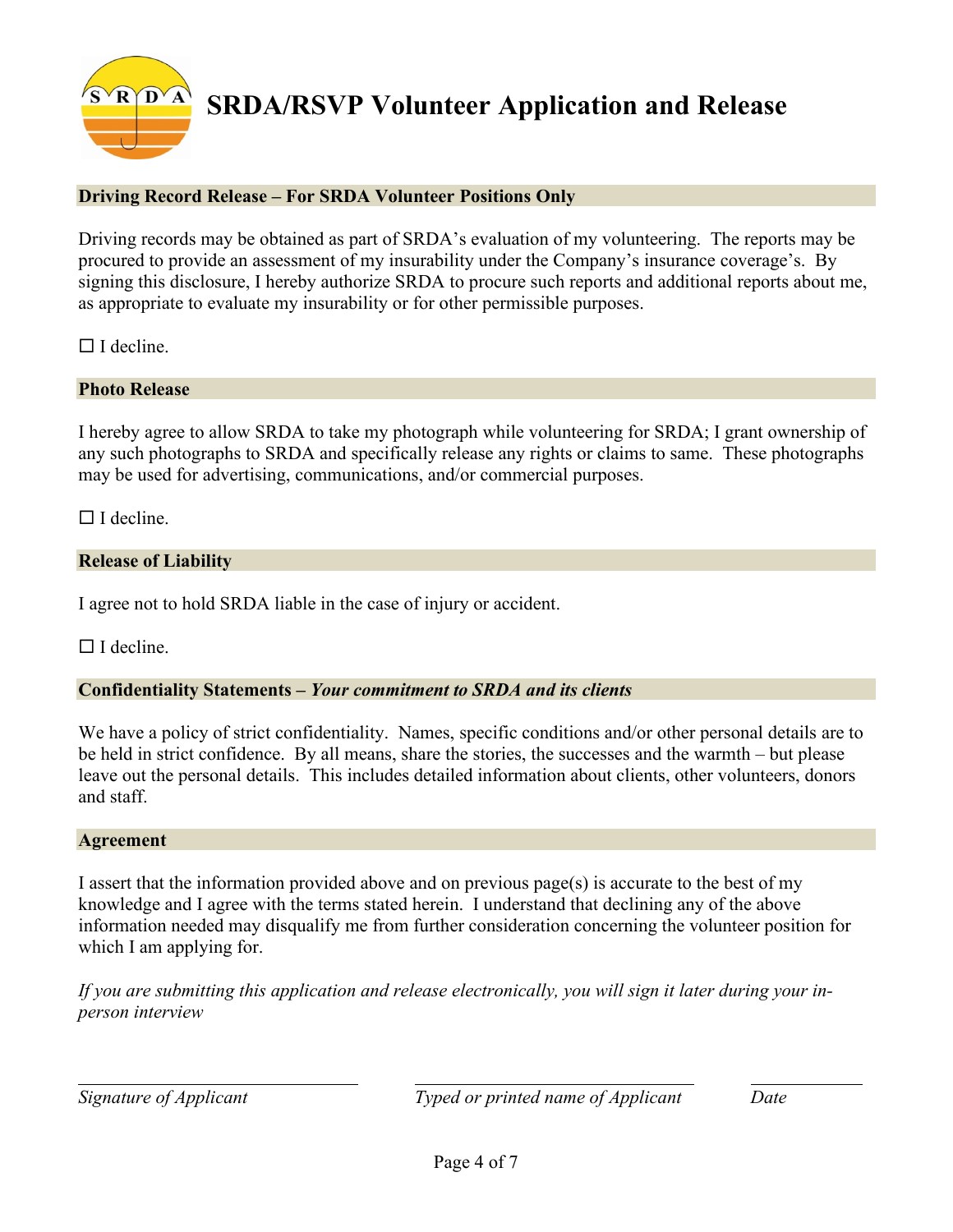

# SENIOR RESOURCE DEVELOPMENT AGENCY PUEBLO, INC. 230 N. Union Avenue ⋅ Pueblo, CO 81003 ⋅ (719) 545-8900 ⋅Fax (719) 544-7831 www. srda.org

#### **AUTHORIZATION AND CONSENT TO RELEASE INFORMATION**

I, \_\_\_\_\_\_\_\_\_\_\_\_\_\_\_\_\_\_\_\_, whose social security number is \_\_\_\_\_\_\_\_\_\_\_\_\_\_\_\_\_\_\_\_\_\_\_\_, and whose birth date is represent and acknowledge that as an employee or volunteer of the Senior Resource Development Agency, Pueblo, Inc. (S.R.D.A.): I may provide services to and be in contact with individuals in situations in which their trust is placed in me and that I am not to take advantage of that trust; I may provide services where my skill are important in providing safe service; I have no history of safety violations or violations of the law which may affect my ability or my employability to provide the services for which I am employed by or volunteering to S.R.D.A.; and, I authorize S.R.D.A. to conduct such investigations into my personal background, and criminal history as S.R.D.A. may deem necessary to allow S.R.D.A. to employ me or to use my volunteer services provided under the S.R.D.A. umbrella of services.

Therefore, I authorize any individual, person, corporation, law enforcement agency or other entity having any information about me to release to S.R.D.A. or its authorized agent, any and all such information about me which such individual, person, corporation, law enforcement agency or other entity may have in their possession or under their control.

On behalf of myself, my personal representative, heirs, successors, assigns, business partners or others claiming by, through or under me, I hereby release any individual, person, corporation, law enforcement agency or other entity who provides such information about me to S.R.D.A., from any and all liability of any kind whatsoever, which might arise as a result of the disclosure of such information.

A photocopy of this signed Authorization and Consent to Release Information shall have the full force and effect as the original.

|       | $day \text{ of } \_\_\$ |        |
|-------|-------------------------|--------|
| (Day) | (Month)                 | (Year) |

Signature

Printed Name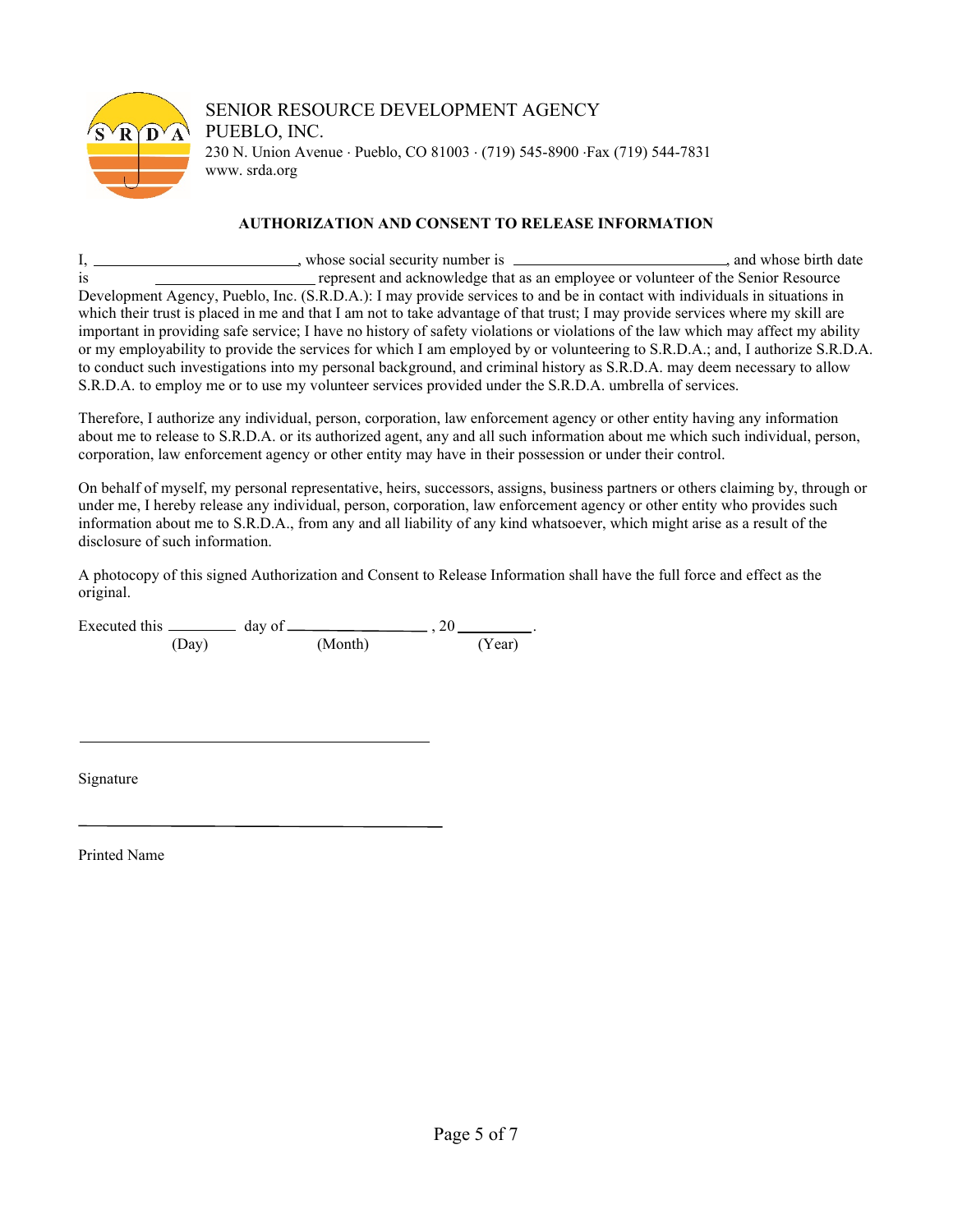

**Criminal Background Questionnaire** 

For Position Title:

Have you ever been charged, arrested, or convicted of a felony or misdemeanor that is not sealed or expunged, regardless of the disposition of any such matter? Your answer to this question will only be used to the extent it is reasonably related to the position for which you are being considered.

 $YES$  NO  $\longrightarrow$ 

If your answer is "yes," give a short explanation of the incident in the space below. Please indicate the date, nature and place of the incident, the disposition of the allegations, and your employer at the time, including your employer's name, address, and telephone number. We will conduct an individualized assessment of its relevance to the position for which you are applying.

*Date: Name of Applicant:*